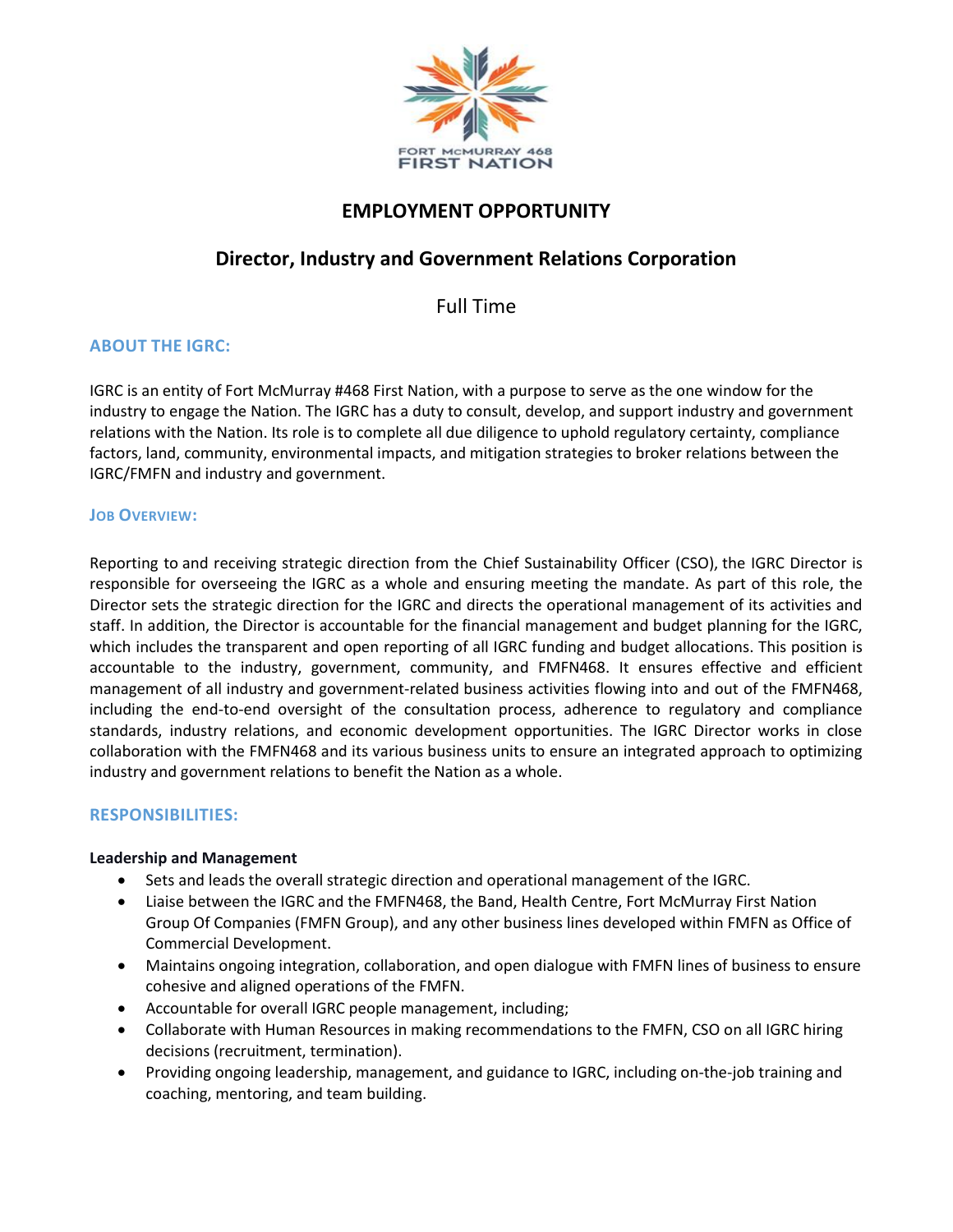

- Managing the performance of all IGRC staff. Ensuring all IGRC staff understand their roles and are held accountable for their respective performance expectations.
- Provide performance planning, monitoring and ongoing appraisal of job performance.
- Making recommendation to the FMFN, CSO on the hiring of third-party consultants and/or legal counsel to help support the operations of the IGRC.

### **Financial Management**

- Work in collaboration with the CSO and CFO in developing, recommending, and implementing the IGRC Annual Operating Budget.
- Accountable for IGRC-only related funding flowing through the IGRC budget.
- Tracks to meet financial objectives through careful, responsible, and transparent monitoring and reporting of IGRC financial results to the FMFN, CSO.

### **Consultation**

- Serves as the highest-level IGRC liaison between government agencies, industry (resource developers and operators) the FMFN 468 community.
- Communicates all federal and provincial legislation, trends and advice accordingly concerning the environment and Aboriginal affairs and international indigenous and human rights affairs.
- Oversees assessment of all legal, environmental, socio-economic, and cumulative impacts within traditional territory.
- Reviews letters of Adequacy (applications), as required or as escalated by the Consultation Manager for IGRC Director guidance
- Oversees all facets of the consultation process, as the respective IGRC team members carried out.
- Ensures full consultation process adequacy.
- Provides leadership and direction to the consultation process between the FMFN468 and industry stakeholders that have not entered Community Benefit Agreements (CBAs).
- Promotes contract opportunities for businesses owned by FMFN468 or its citizens.
- Oversees and tracks all stakeholder communications, consultation, and other commitments to ensure end-to-end completion of all consultations.
- As required, assists in the consultation process in implementing Long Term Benefits Agreements (LTBAs) between industry stakeholders and the FMFN468.
- Assist in the implementation of consultation provisions for LTBAs.
- Assist, as required, by the negotiator for FMFN468 in the negotiation of CBAs with industry stakeholders.

# **Community, Government, and Industry Relations**

- Identifies economic development opportunities and areas for commercial advancement between industry partners and stakeholders of FMFN468.
- Works closely with the FMFN468 CSO and (future) Office of Commercial Development to explore, rationalize, and potentially transfer business development leads.
- Advocates for the Nation, the Band, and member/citizen-owned businesses and support economic benefit responsibilities that reside with the OCD or CSO.
- Advocates on behalf of the IGRC to the government for the adequate and ongoing required level of support and funding to meet end-to-end government agencies requests/applications, consultations, and regulatory compliance/non-compliance decisions.